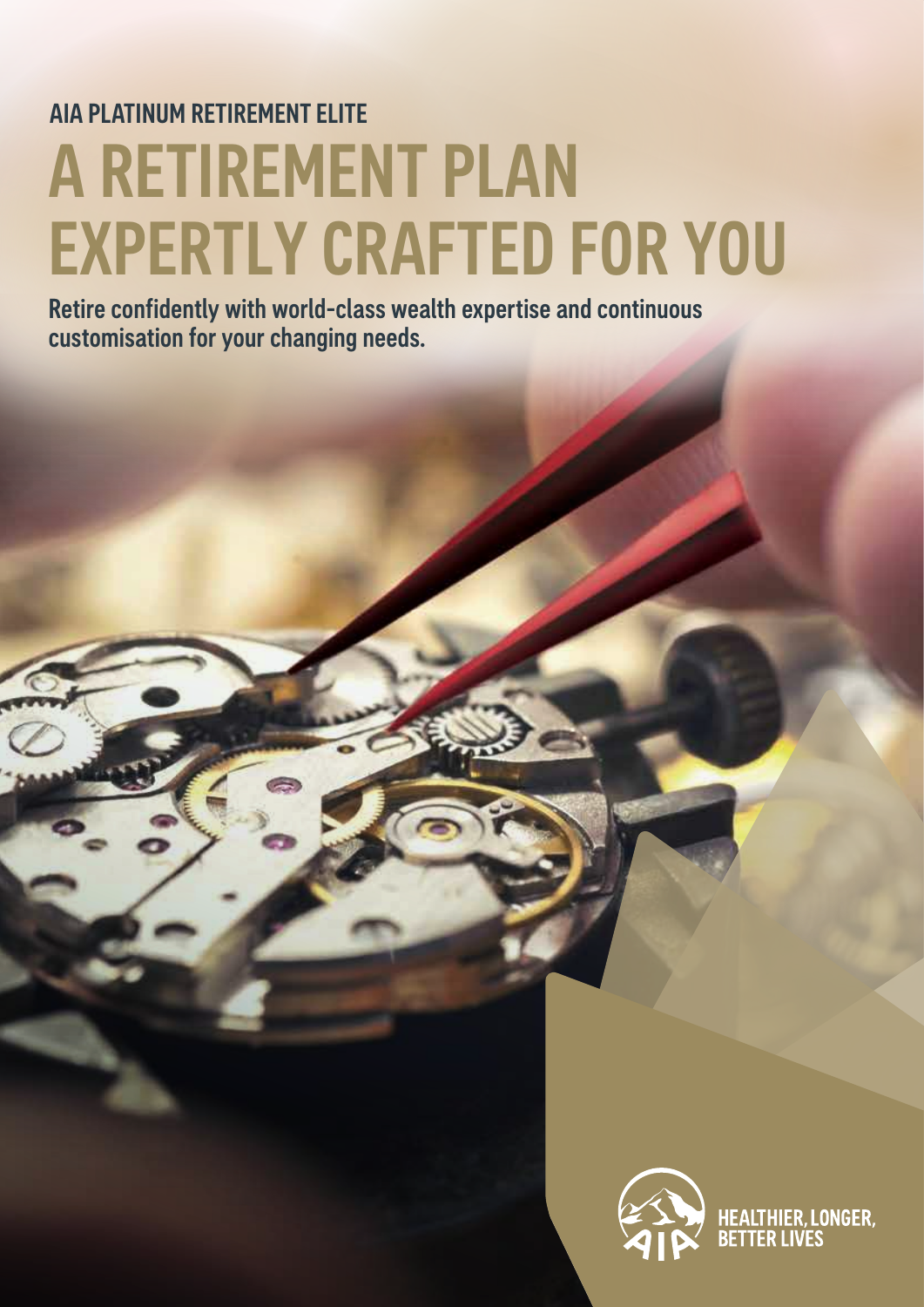CALIBRATED WITH THE FLEXIBILITY TO GO AT YOUR OWN PACE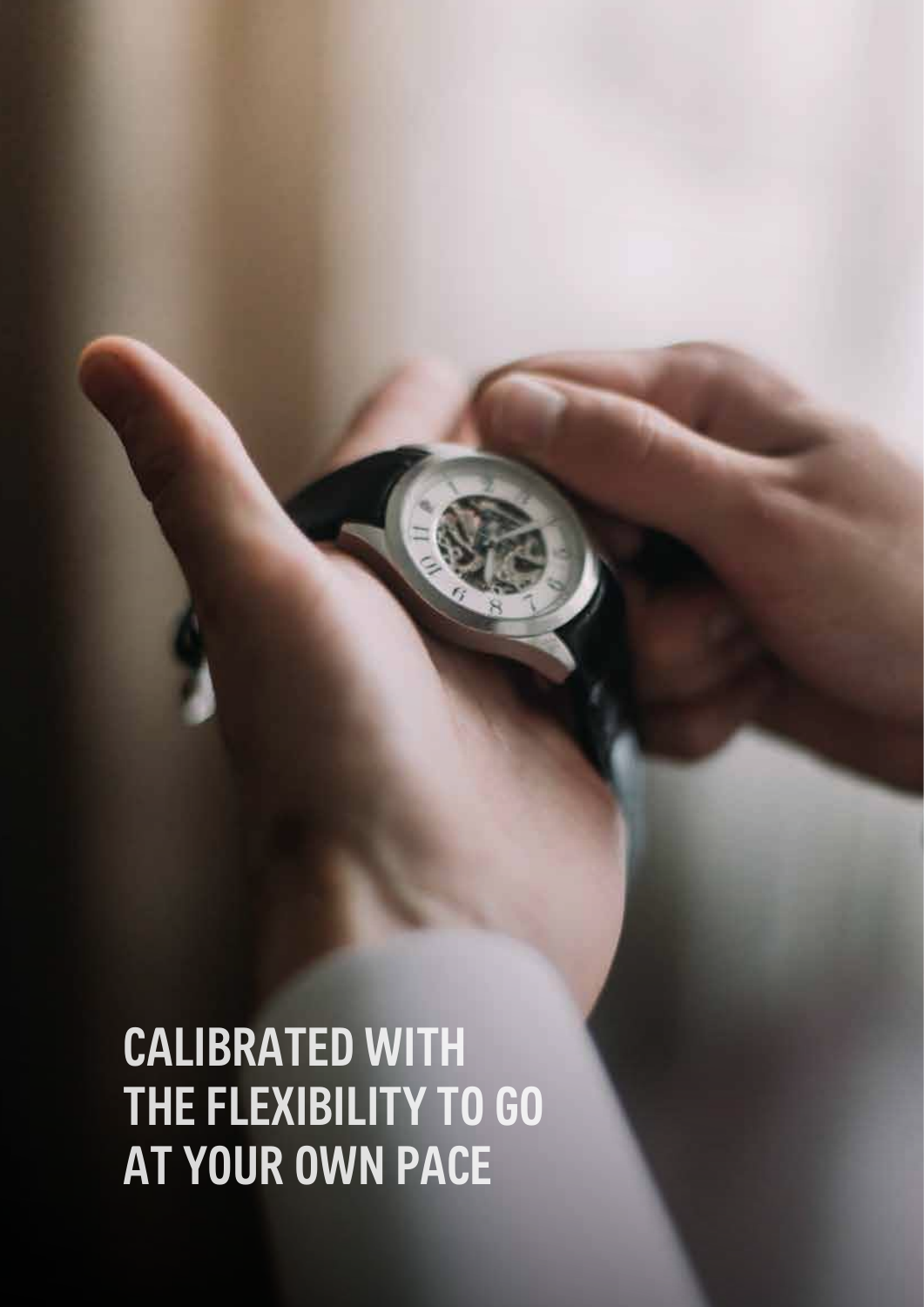## Anyone can retire. With AIA Platinum Retirement Elite, you have the choice to retire better.

AIA Platinum Retirement Elite is an SGD and USD denominated Investment-linked Plan focused on maximising wealth creation for your retirement years.

As the world's largest life insurer by market capitalisation^, we understand everyone has a unique set of needs and goals that can change across life stages. When it comes to retirement, what you dream of at age 30 may differ from the one you desire at age 60.

With AIA Platinum Retirement Elite, we'll craft a retirement plan that is not only uniquely yours, but also gives you the flexibility to adapt to your changing aspirations and circumstances. Whether it is to enjoy retirement earlier or to accumulate your wealth for a longer period, the decision is yours to make.

You'll enjoy dedicated access to an unparalleled level of investment expertise to help you maximise your investment potential and achieve your retirement goals. Leveraging the long-term wealth creation strategies of AIA Investments, one of the region's most experienced institutional asset managers, we'll help you arrive at the retirement you deserve.

^ As of 31 Dec 2021, AIA Annual Report 2021.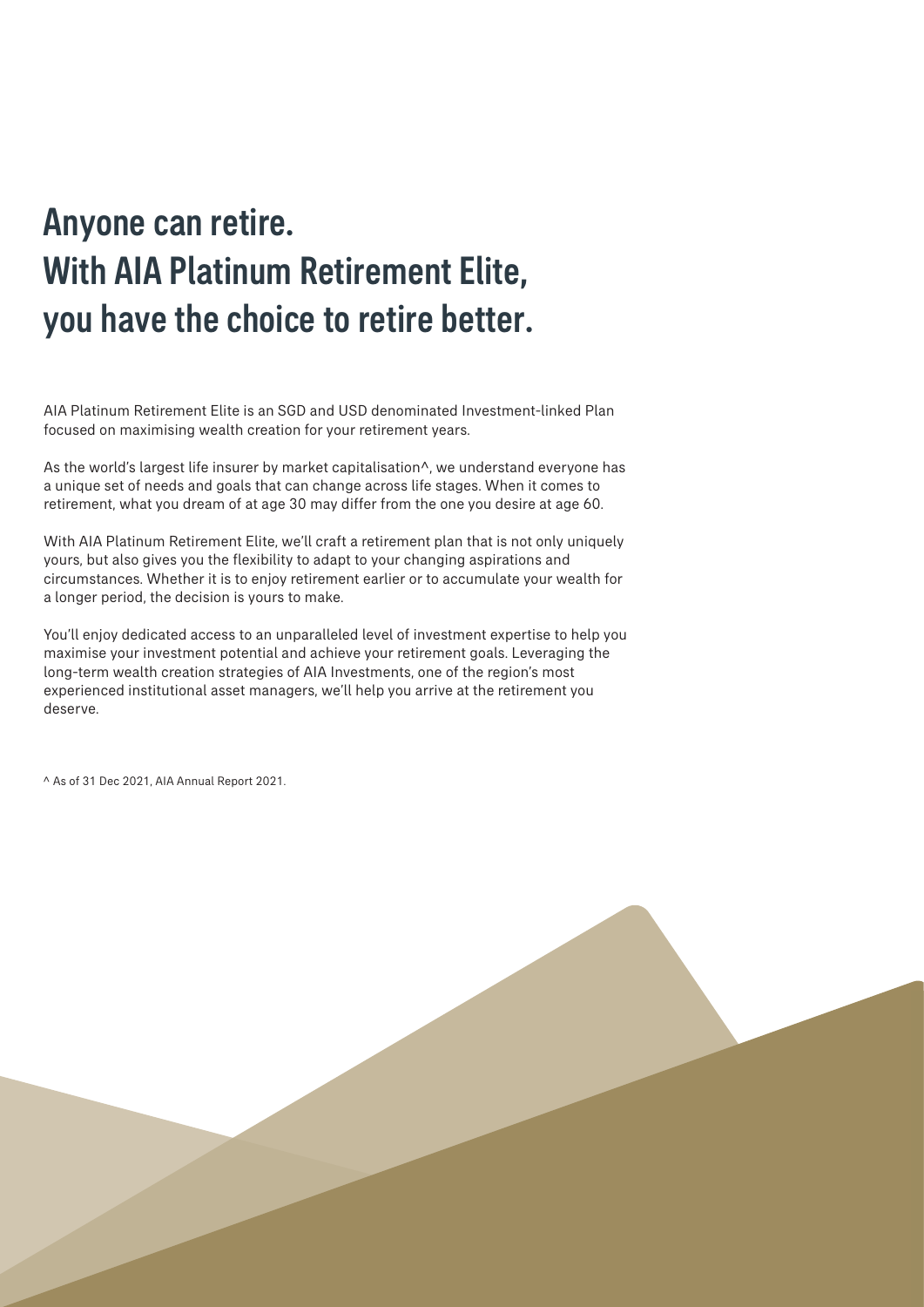# Live the retirement you envisioned with a plan that tailors to your every need

#### Optimise your retirement income with flexible and customisable features



#### **Retire earlier or later, you can decide anytime** Choose your target retirement age between

50 and 85<sup>1</sup> to start receiving your target monthly retirement income.<sup>2</sup> If your plans change, simply bring forward or defer the payout by the year.

#### **Adjust your retirement income to suit your needs**

**1. Decide on your desired target monthly retirement income**

 From a minimum of S\$500 per month for the Regular Premium plan or S\$800 per month for the Single Premium plan, the choice is yours. Should you wish to increase or reduce that amount, you can do so after the first policy year. You'll receive your target retirement income<sup>2</sup> upon your selected target retirement age.

 You may also choose to stay invested during your retirement years with the flexibility to stop receiving any monthly retirement income as you focus on value growth of your investments.

#### **2. Counter inflation with a yearly stepped-up income**

 Inflation does not retire when you do. To ensure that your retirement lifestyle remains unaffected by rising inflation rates, you can choose to receive a yearly stepped-up income from a range of 0% – 5%.



#### **Decide how you want to accumulate your wealth with various premium options**

#### **• Single Premium**

 Enjoy the flexibility to invest using cash or funds from your Supplementary Retirement Scheme\* (SRS) account.

\*SRS is only available for Single Premium option in SGD currency

**• Regular Premium for 5 Years**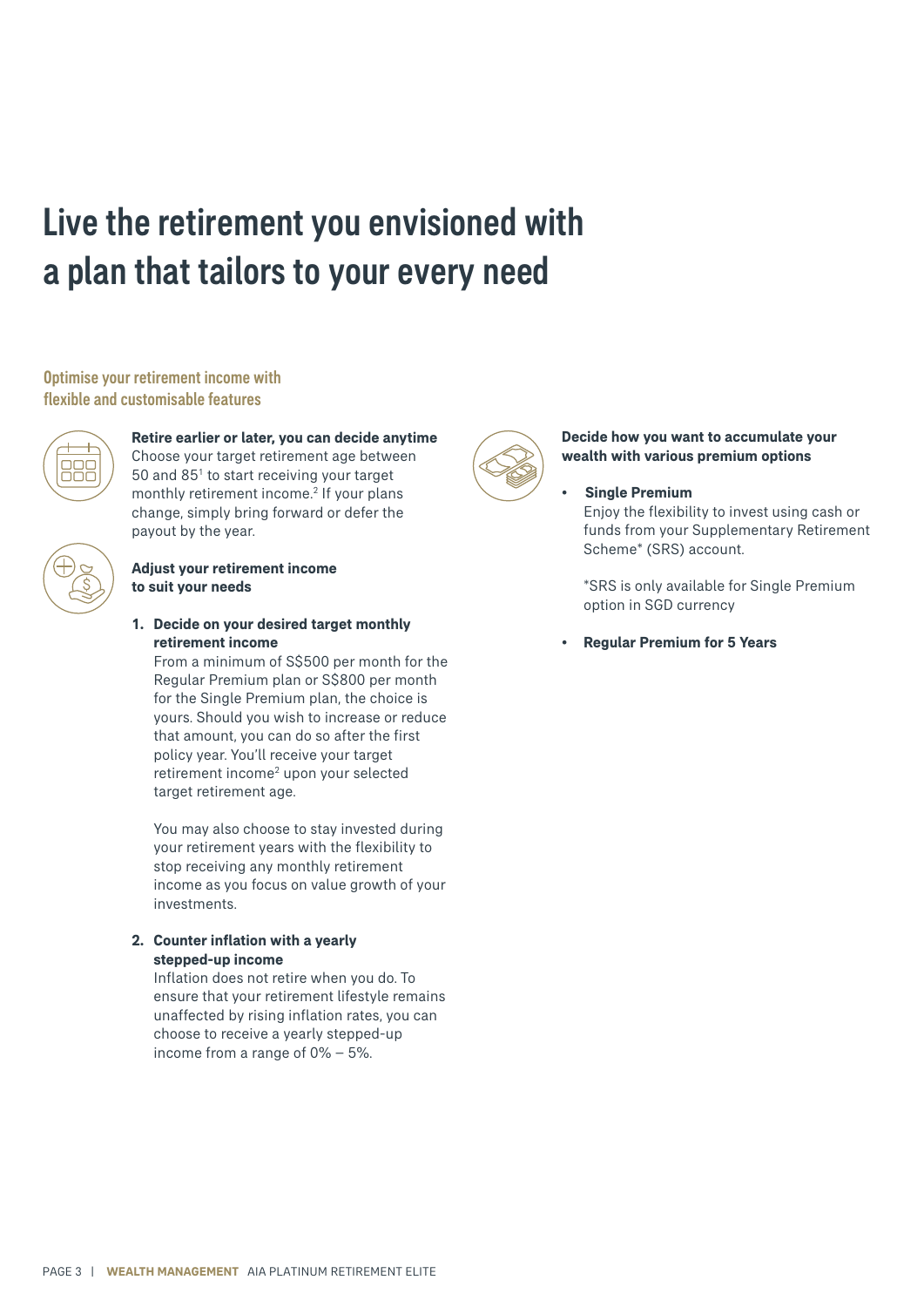#### Embark on your journey confidently with guaranteed benefits



#### **Guaranteed Assurance**

Protecting your family and their well-being has always been the cornerstone of our wealth strategy. Enjoy our promise of assurance while we work towards your retirement goals.

**1. Lump sum payout in the event of Death & Terminal Illness**

 Should the unforeseen happen, your loved ones will receive a lump sum payout equivalent to 105% of the policy value (less any fees and charges, if any).

**2. Additional Accidental Death Benefit payout**

 Should death occur due to an accident within the first 5 policy years, your loved ones will receive an additional death benefit payout.

| <b>Plan Options</b>            | <b>Additional Payout</b><br><b>Amount</b> |
|--------------------------------|-------------------------------------------|
| Single Premium                 | 10% of your<br>Single Premium             |
| Regular Premium for<br>5 Years | 50% of your paid<br>premiums              |



#### **Guaranteed Issuance Offer**

With AIA Platinum Retirement Elite, you can enjoy a hassle-free application process with no medical questions asked.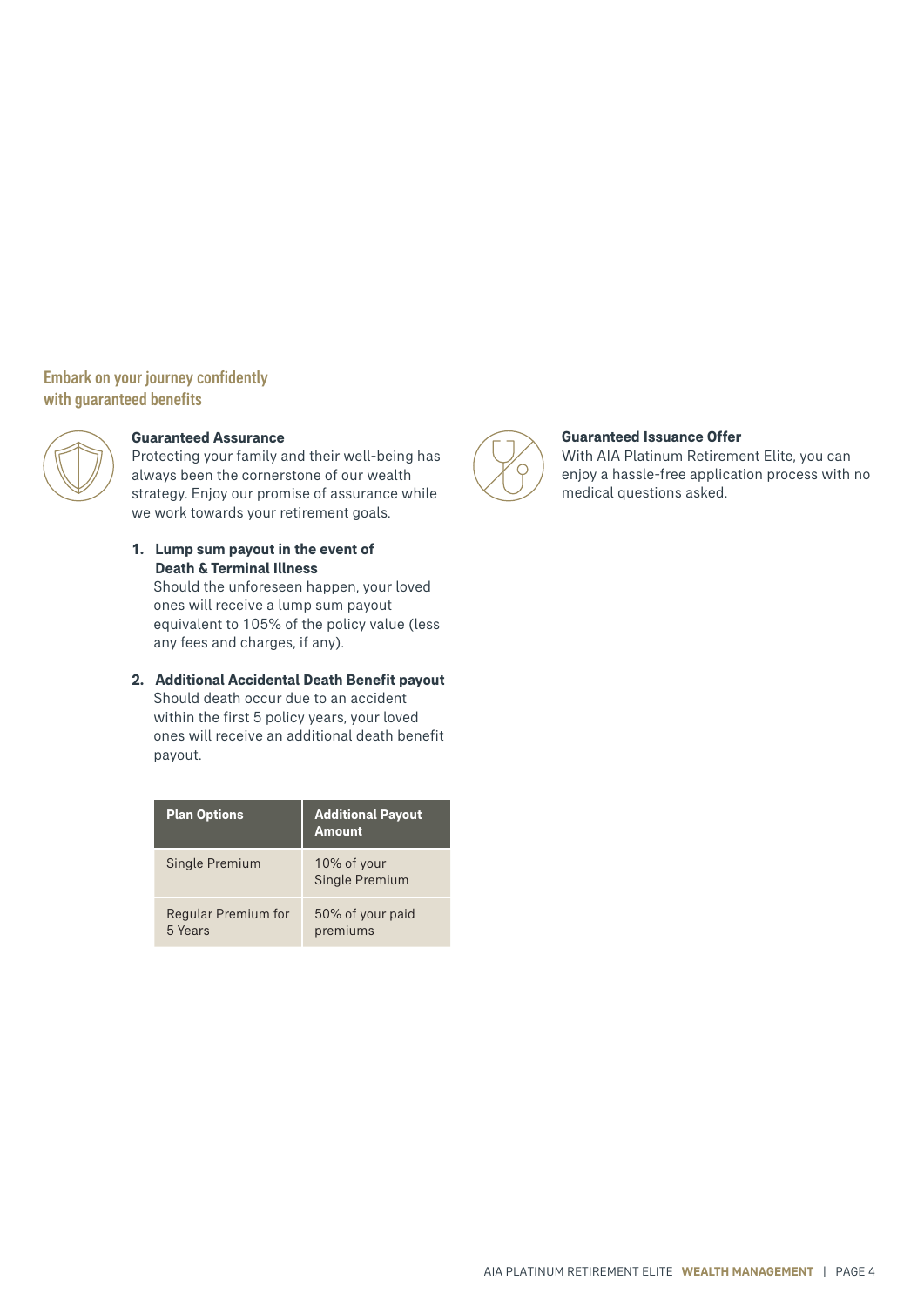# WE'LL TUNE UP AT EVERY OPPORTUNITY TO HELP YOU ACHIEVE MORE

ЛC

e

Ô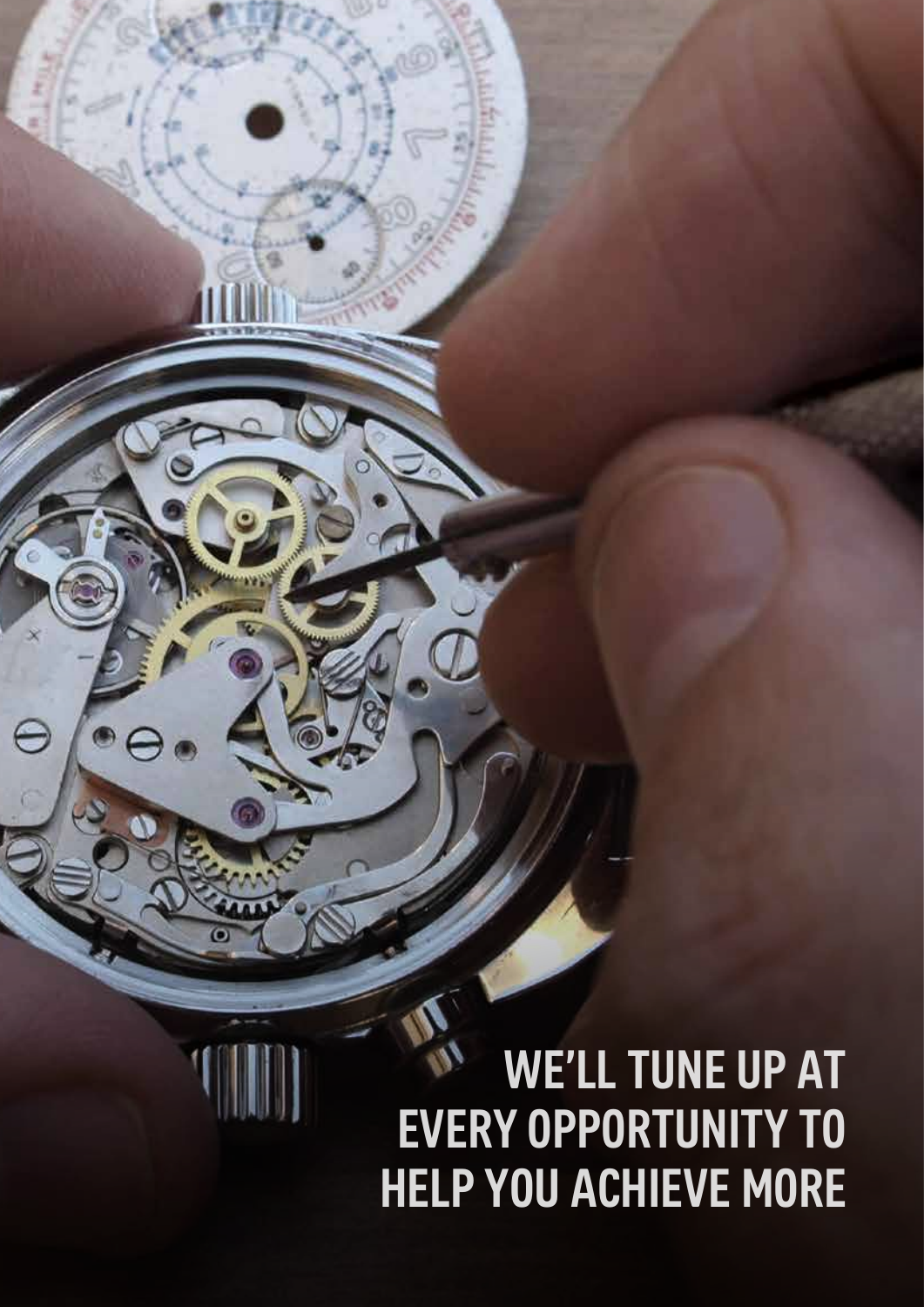## Maximise your investments to make retirement more rewarding

#### Power-up Bonus



To help you reach your goals faster, we'll provide a boost to your investments along the way. You'll receive perpetual Power-Up Bonus<sup>3</sup> units from the end of the 10<sup>th</sup> policy year and every 5 years thereafter.

| <b>Premium Term</b>            | <b>Power-Up Bonus</b>                        |
|--------------------------------|----------------------------------------------|
| Single Premium                 | 2.5% of your Single<br>Premium               |
| Regular Premium for<br>5 Years | 12.5% of your<br>Annual Premium <sup>4</sup> |

#### Unlimited premium top-ups



On the journey to retirement, you may start to set bigger goals. To achieve them with confidence, you can choose to maximise the growth potential of your investment portfolio by doing top-ups<sup>5</sup> at any time. Whether on an ad-hoc or regular basis, the choice is yours and there are no caps on the number of top-ups or the top-up amount.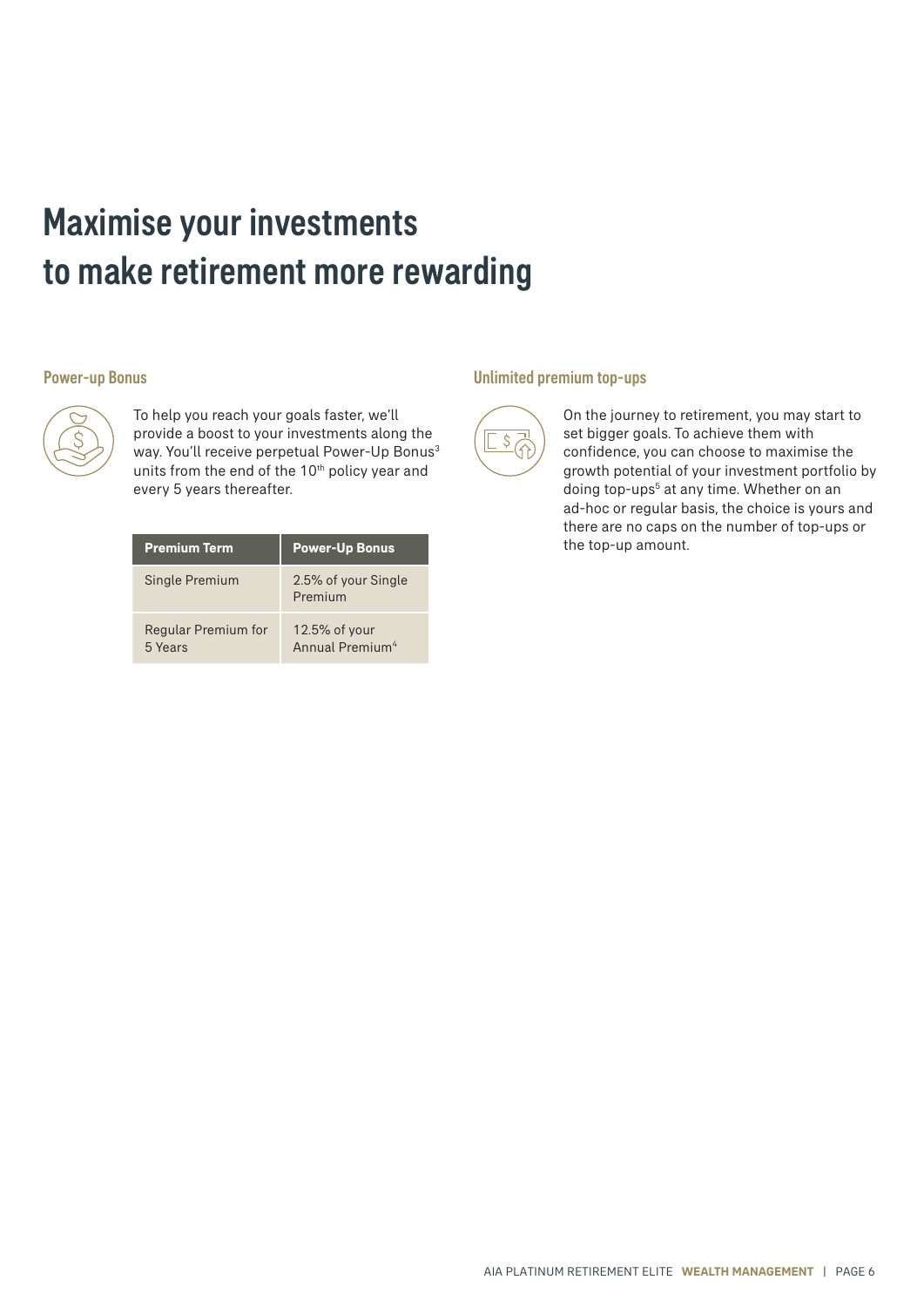# AS YOU TAKE TIME TO ENJOY THE JOURNEY, WE'LL TAKE CHARGE OF GETTING YOU TO YOUR DESIRED DESTINATION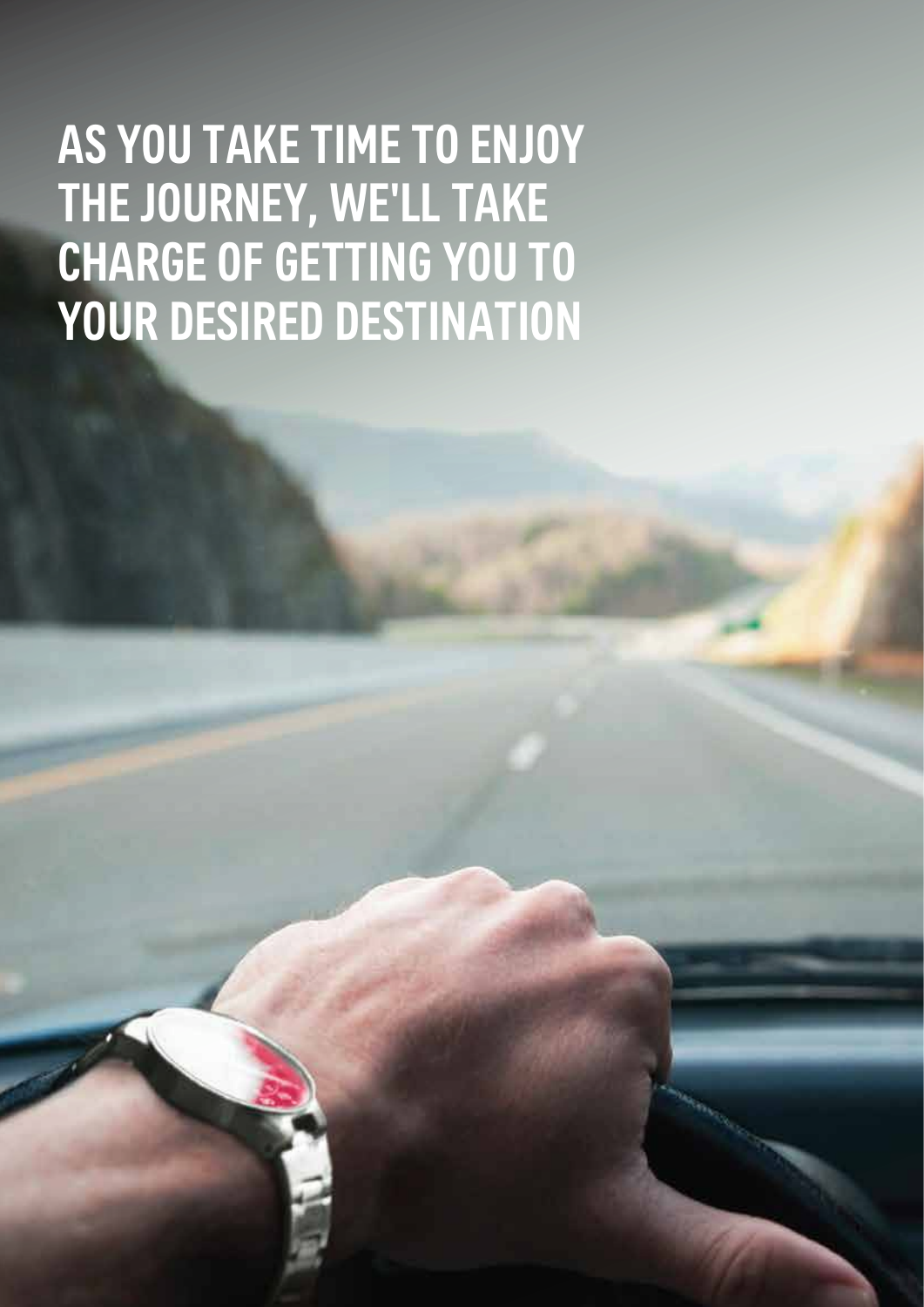## Achieve your goals with a sustainable long-term wealth strategy

#### AIA Investments

#### **The trusted stewards of your wealth**

In addition to acumen and knowledge, managing investments can take your time and emotions away from the more important things at present, such as your loved ones. With AIA Platinum Retirement Elite, your funds are managed by a dedicated team of wealth professionals backed by the expertise of AIA Investments. This entity is the investment arm of AIA Group, responsible for managing over USD340 billion in assets.^

Our approach focuses on delivering superior long-term sustainable results, giving you the assurance that your long-term financial needs will be met. Under the stewardship of AIA Investments, we'll take on the work of optimising your every dollar, so you can invest the invaluable asset of time where it matters most.

#### Global Wealth Expertise

#### **Partnering the best-in-class**

Being one of the region's largest institutional investors has given us the scale to partner leading global asset managers. With differentiated insights, we are focused on selecting the right partners as we leverage their strategies and expertise to construct investment portfolios that match your goals and risk preferences.

#### Our Partners:



**Baillie Gifford** One of the UK's largest and oldest investment management firms, founded in Edinburgh in 1908.

### **USD467 billion**

in Assets Under Management as of September 2021

^ As of 31 Dec 2021, AIA Annual Report 2021.



### **BlackRock**

Founded in 1988, BlackRock operates in 35 countries globally, serving clients in 100 countries globally.

### **USD9.46 trillion**

in Assets Under Management as of September 2021



**Capital Group** One of the world's largest investment managers founded in US in 1931.

### **USD2.6 trillion**

in Assets Under Management as of September 2021

WELLINGTON MANAGEMENT<sup>®</sup>

**Wellington Management** Private, independent

investment management firm and advisor to over 2,400 institutions.

### **USD1.39 trillion**

in Assets Under Management as of September 2021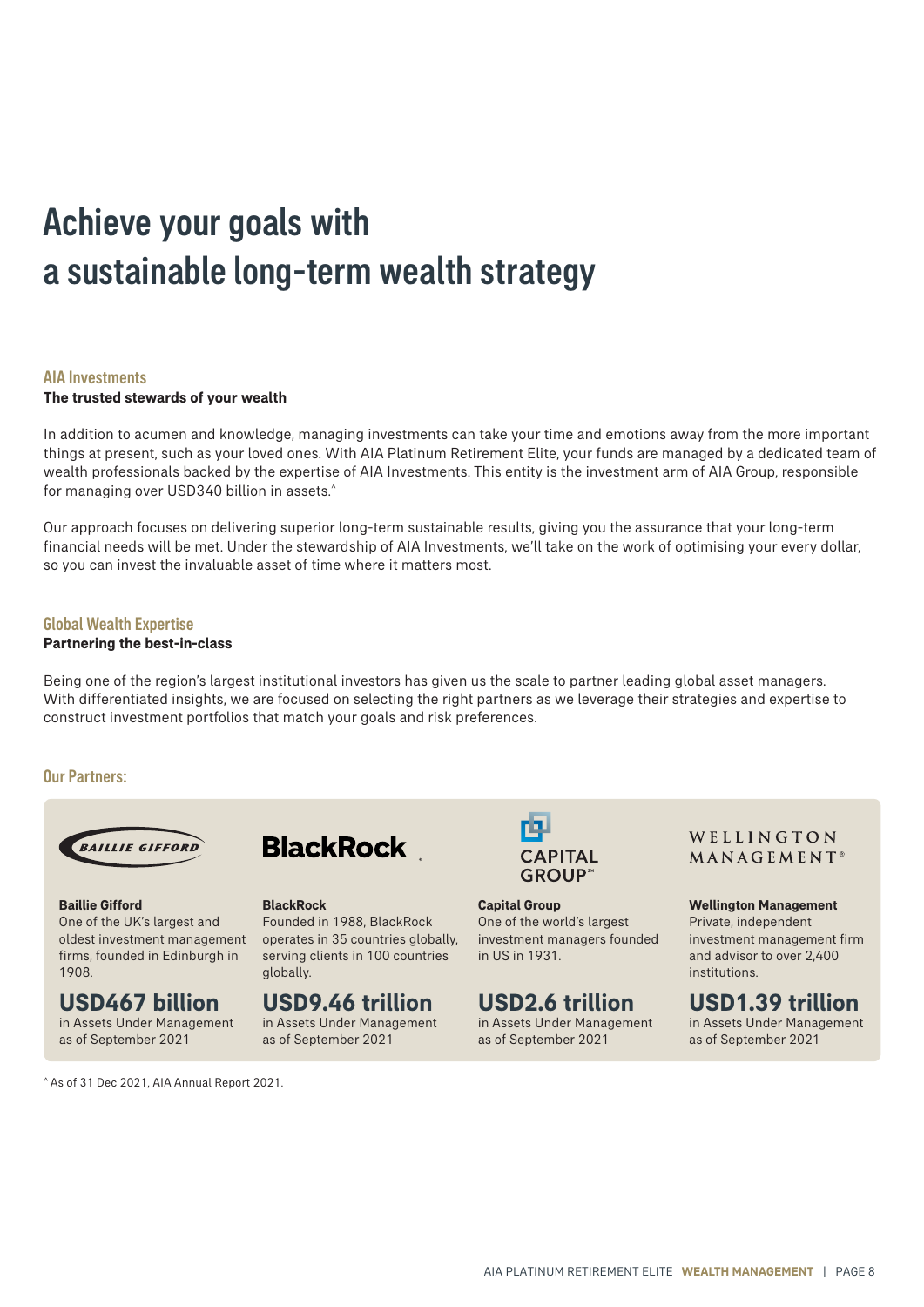#### AIA Elite Funds

Our fund solutions have been carefully crafted to suit your goals and risk preferences. Each fund comprises a strategic mix of equities and bonds, designed to optimise long-term returns and financial stability.



Fixed Income Equities

AIA Elite Funds are available in USD and SGD denominations.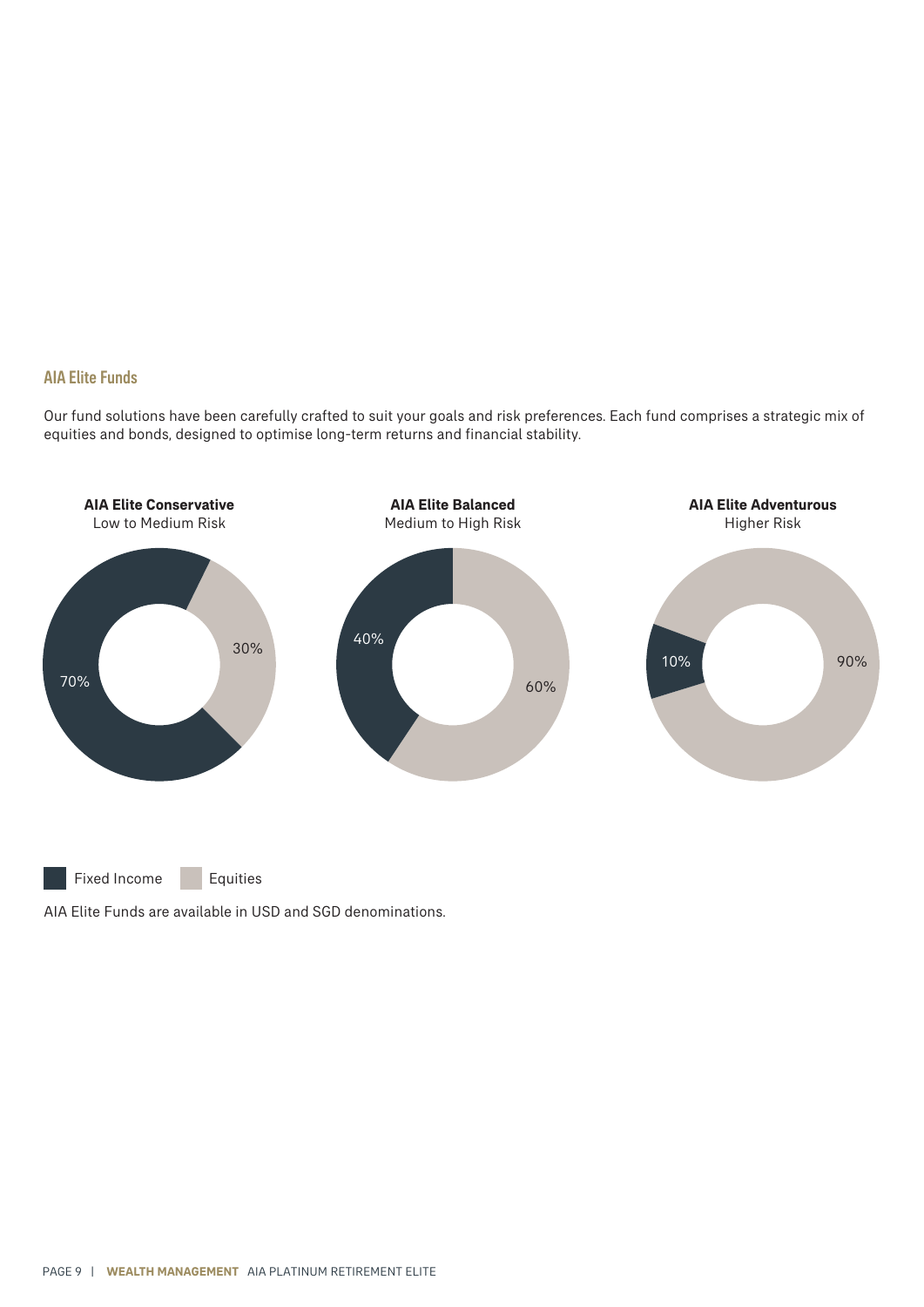### Be prepared for life's changes and the impact of inflation

Mr. Lee, a small business owner aged 40, purchases AIA Platinum Retirement Elite (SGD) and opts for the 5-year Regular Premium plan. Based on his risk assessment, AIA Elite Adventurous Fund was recommended. He hopes to retire at age 65 with a monthly income of S\$10,000 over 15 years. To minimise the impact of inflation, he has also opted to receive a yearly stepped-up income of 3%.



**Notes:** Figures (SGD) quoted above are for illustrative purposes only. The illustrated 8.0% p.a. investment rate of return for AIA Elite Adventurous is calculated based on the historical performances of the combination of Bloomberg Barclays Global Aggregate Corporate Total Return Index and MSCI World Total Net Return Index using its target asset allocations.

Based on the illustrated 4.0% p.a. investment rate of return, the total retirement income received would be S\$648,689. The illustrated 4.0% p.a. investment rate of return is set out in accordance with the Life Insurance Association Singapore (LIA) guidelines on policy illustration for Investment-linked policies.

These indices are the benchmarks for the ILP sub-fund. Please note that past performance is not indicative of future performance. They are purely illustrative and do not represent the upper and lower limits of the investment performance.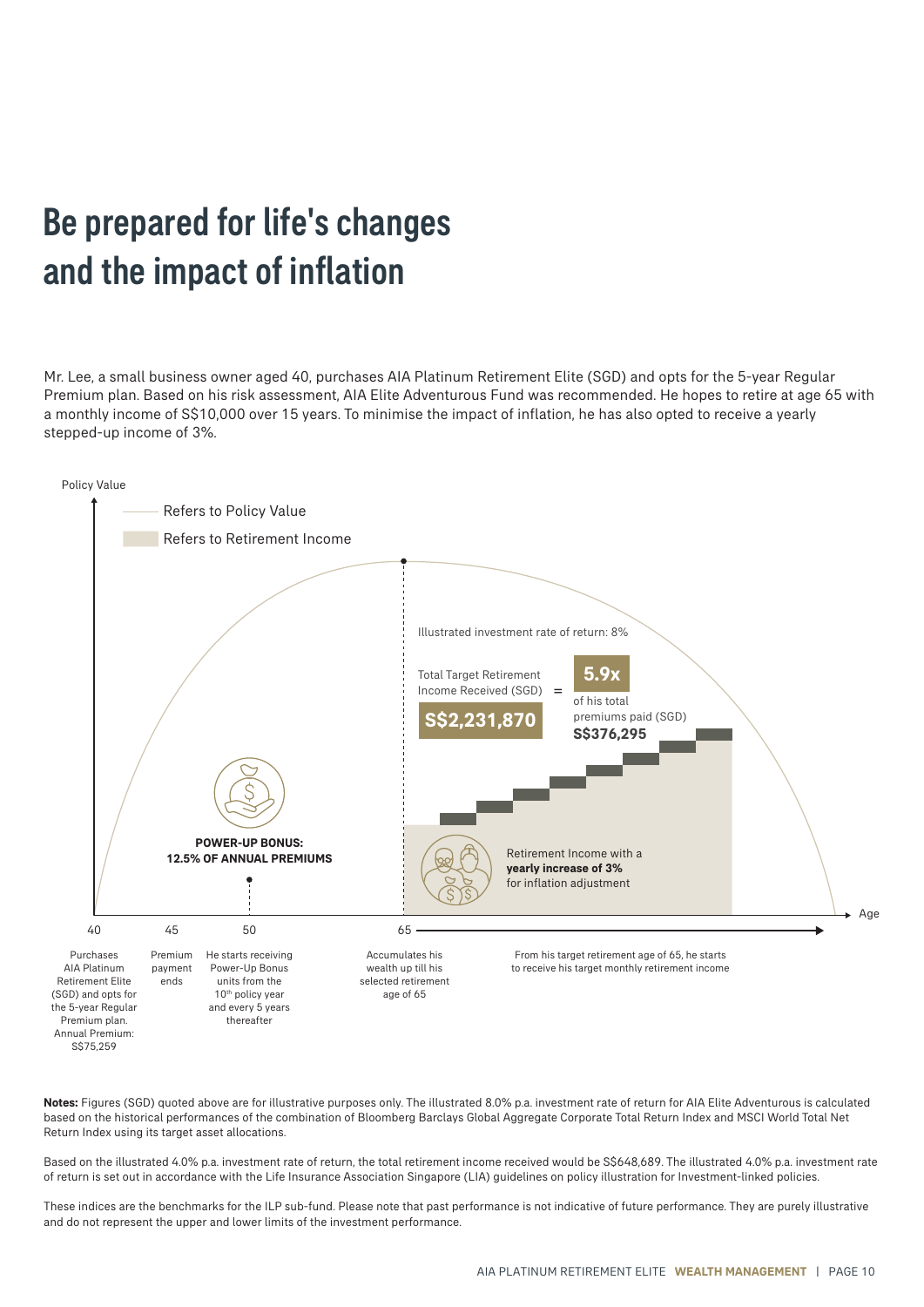A WORLD OF BESPOKE PRIVILEGES AWAIT YOU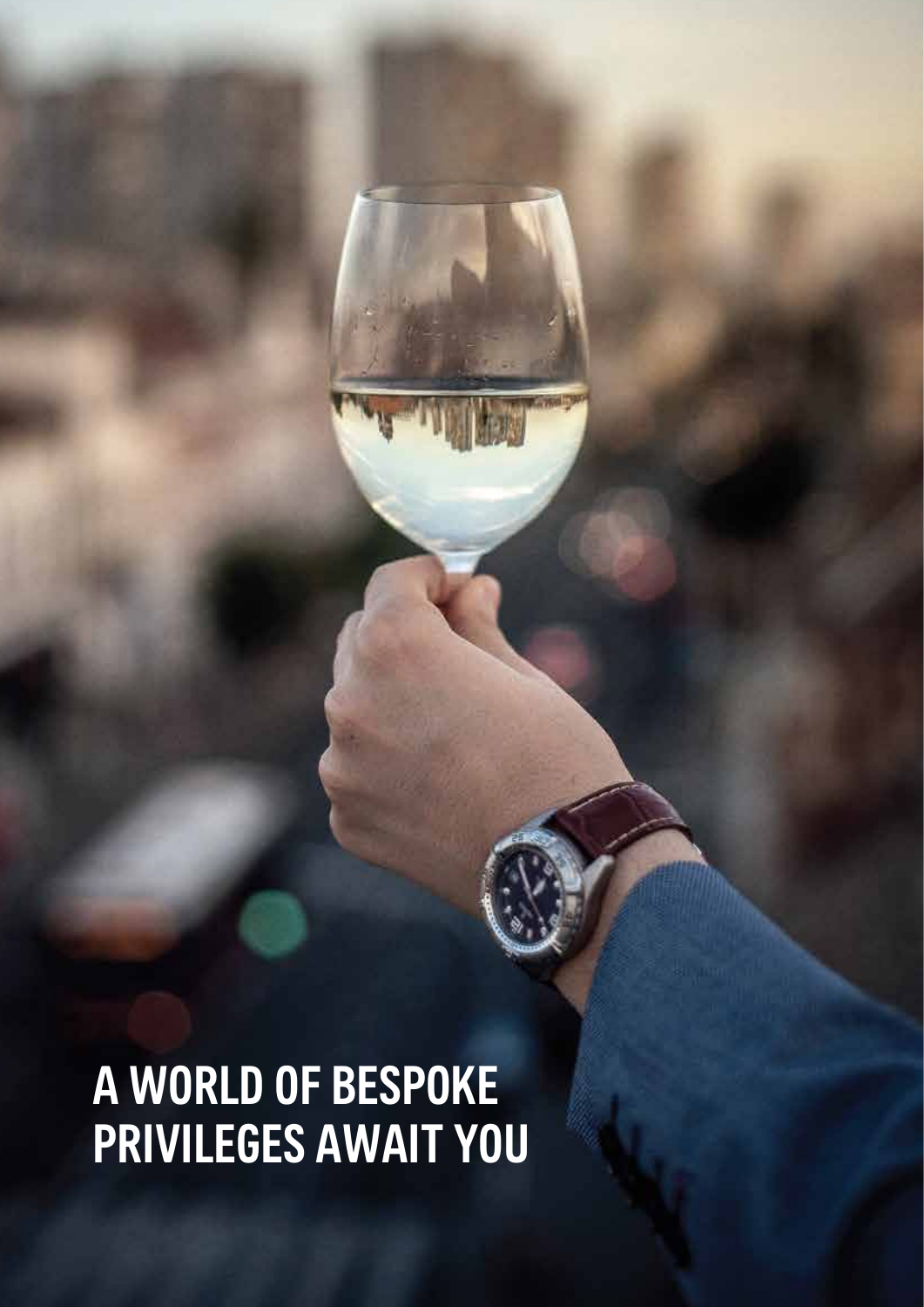# Be welcomed into a world of bespoke privileges



As our AIA Platinum Retirement Elite customer, you gain the opportunity to experience an exclusive suite of lifestyle privileges, advanced healthcare services and bespoke experiences ahead of your dream retirement.

By-invitation only, AIA Altitude is an exclusive membership<sup>6</sup> that comes with tastefully curated benefits befitting your wealth status.

- Complimentary will writing services
- Exclusive lifestyle perks
- AIA Altitude event invitations
- Priority queue at AIA Customer Service Centre
- Access to AIA Altitude Lounge and more

There are three membership tiers to the programme, namely AIA Altitude, AIA Altitude Platinum and AIA Altitude Pinnacle. Privileges differ according to the qualification of each tier.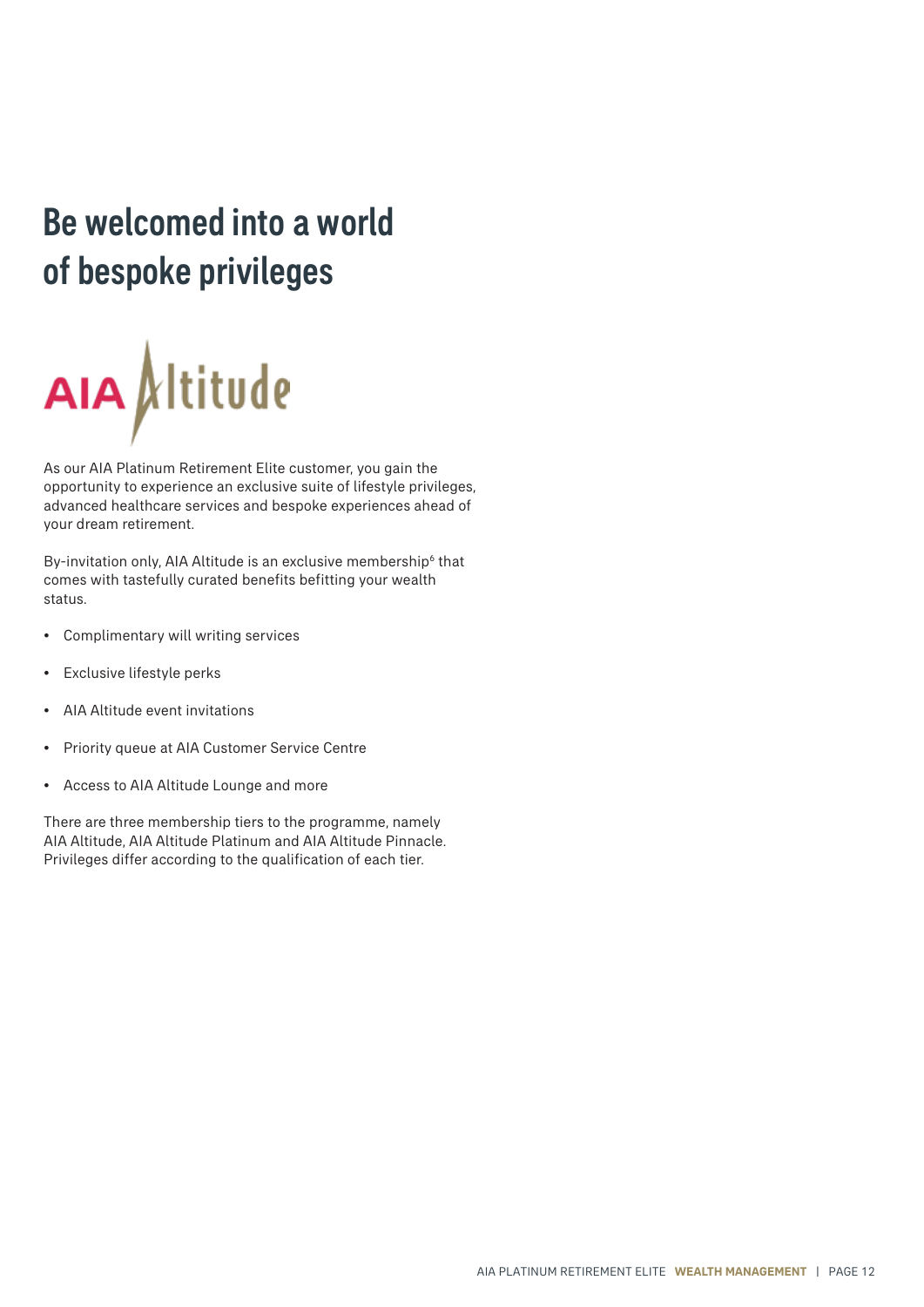#### **General Notes:**

- 1 Target retirement age between 76 and 85 is applicable for Single Premium plan with entry age of 66 to 75 only.
- 2 A minimum accumulation period of 10 years must be fulfilled before the retirement income payout starts. The actual payout period is subject to the target monthly retirement income and the value of your policy. In the event where the ILP sub-fund(s) are underperforming or if there are any withdrawals from the policy, the fund value may deplete even faster and the policy may terminate before the desired income payout period.
- $3$  To qualify for the Power-Up Bonus, your policy must be in force on the bonus declaration date and premiums payable are up to date. Power-Up Bonus may be adjusted if partial withdrawals are made from the policy value.
- 4 Annual premium is defined as the aggregate of the monthly, quarterly or half-yearly premiums due over a policy year.
- <sup>5</sup> All top-ups will incur a premium charge of 3% of the top-up premium.
- $^{\circ}\,$  To become an AIA Altitude member, you'll need to maintain and be the owner of (i) Single Premium policies with each policy having a qualifying Single Premium of minimum S\$100,000; or (ii) a combination of Single Premium and Regular Premium with qualifying annualised premiums of minimum of S\$10,000 in total. To become an AIA Altitude Platinum member, you'll need to maintain and be the owner of (i) Single Premium policies with each policy having a qualifying Single Premium of minimum S\$500,000; or (ii) a combination of Single Premium and Regular Premium with qualifying annualised premiums of minimum of S\$50,000 in total. To become an AIA Altitude Pinnacle member, you'll need to maintain and be the owner of (i) Single Premium policies with each policy having a qualifying Single Premium of minimum S\$1,000,000; or (ii) a combination of Single Premium and Regular Premium with qualifying annualised premiums of minimum of S\$100,000 in total.

#### **Important Notes:**

This insurance plan is underwritten by AIA Singapore Private Limited (Reg. No. 201106386R) ("AIA"). All insurance applications are subject to AIA's underwriting and acceptance.

AIA Platinum Retirement Elite is an Investment-linked Plan (ILP) offered by AIA. Investments in this plan are subject to investment risks including the possible loss of the principal amount invested. The performance of the ILP sub-fund(s) is not guaranteed and the value of the units in the ILP sub-fund(s) and the income accruing to the units, if any, may fall or rise. Past performance is not necessarily indicative of the future performance of the ILP sub-fund(s).

The actual policy value will depend on the actual performance of the policy as well as any alterations such as variation in the Insured Amount or premium, such as premium holiday or partial withdrawals. There is a possibility that the policy value will fall to zero and in this case, the policy will be terminated. Policyholder can avoid the policy lapsing by topping up additional premium.

You should seek advice from a qualified advisor and read the product summary and product highlights sheet(s) before deciding whether the product is suitable for you. A product summary and product highlights sheet(s) relating to the ILP sub-fund(s) are available and may be obtained from your AIA Financial Services Consultant or Insurance Representative. A potential investor should read the product summary and product highlights sheet(s) before deciding whether to subscribe for units in the ILP sub-fund(s).

Investment risks include foreign exchange risks and in addition, the Singapore dollar return for USD denominated policies (where applicable) will depend on prevailing exchange rate which may be highly volatile.

This brochure is not a contract of insurance. The precise terms and conditions of this plan, including exclusions whereby the benefits under your policy may not be paid out, are specified in the policy contract. You are advised to read the policy contract.

As buying a life insurance policy is a long-term commitment, an early termination of the policy usually involves high costs and the surrender value, if any, that is payable to you may be zero or less than the total premiums paid. You should consider carefully before terminating the policy or switching to a new one as there may be disadvantages in doing so. The new policy may cost more or have fewer benefits at the same cost.

Protected up to specified limits by SDIC.

This advertisement has not been reviewed by the Monetary Authority of Singapore.

The information is correct as at 7 June 2022.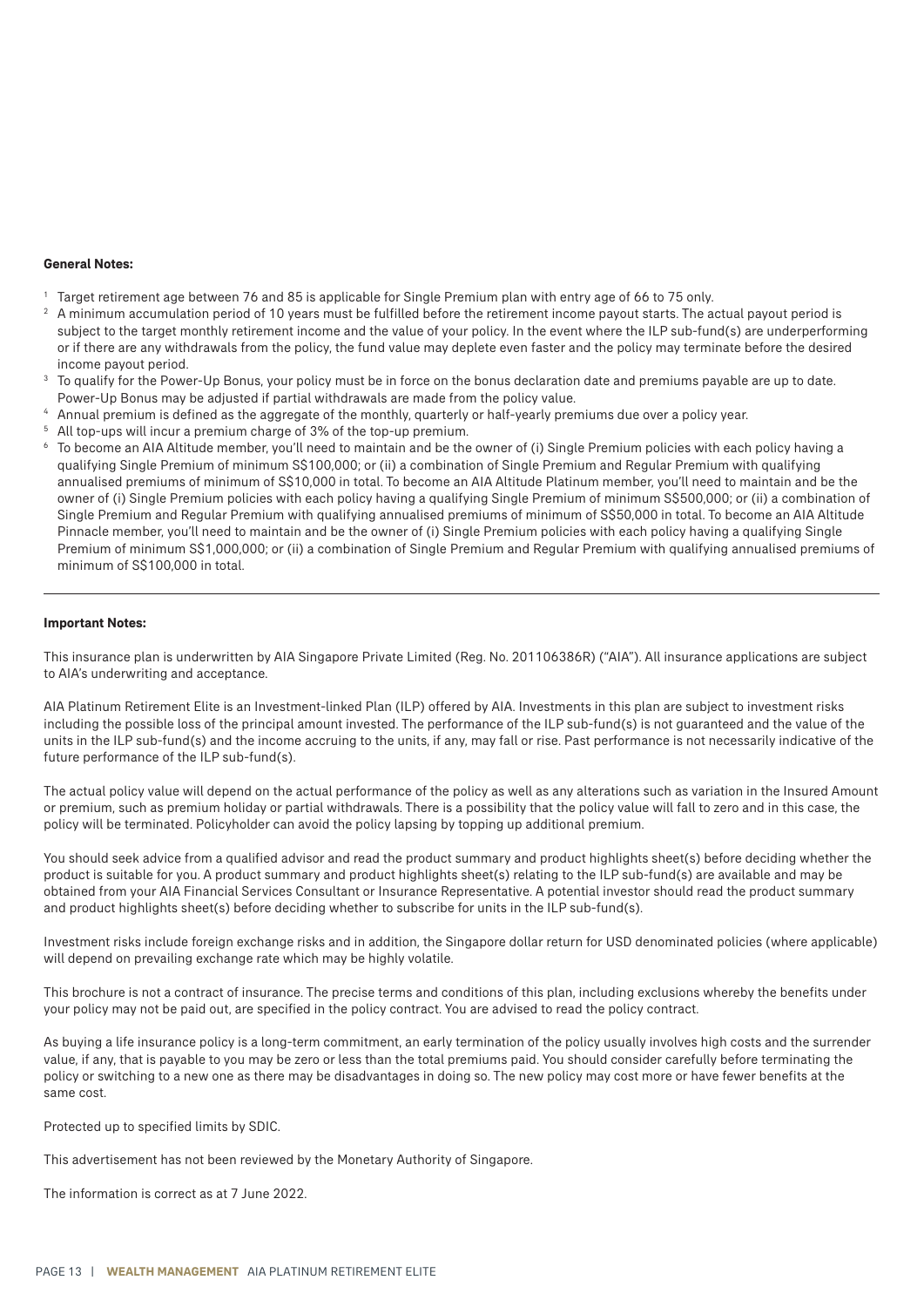## About AIA

AIA Group Limited and its subsidiaries (collectively "AIA" or the "Group") comprise the largest independent publicly listed pan-Asian life insurance group. It has a presence in 18 markets in Asia-Pacific – wholly-owned branches and subsidiaries in Mainland China, Hong Kong Special Administrative Region, Thailand, Singapore, Malaysia, Australia, Cambodia, Indonesia, Myanmar, the Philippines, South Korea, Sri Lanka, Taiwan, Vietnam, Brunei, Macau Special Administrative Region, New Zealand, and a 49 per cent joint venture in India.

The business that is now AIA was first established in Shanghai more than a century ago in 1919. It is a market leader in Asia (ex-Japan) based on life insurance premiums and holds leading positions across the majority of its markets. It had total assets of USD340 billion as of 31 December 2021.

AIA meets the long-term savings and protection needs of individuals by offering a range of products and services including life insurance, accident and health insurance and savings plans. The Group also provides employee benefits, credit life and pension services to corporate clients. Through an extensive network of agents, partners and employees across Asia, AIA serves the holders of more than 39 million individual policies and over 16 million participating members of group insurance schemes.

AIA Group Limited is listed on the Main Board of The Stock Exchange of Hong Kong Limited under the stock code "1299" with American Depositary Receipts (Level 1) traded on the over-the-counter market (ticker symbol: "AAGIY").